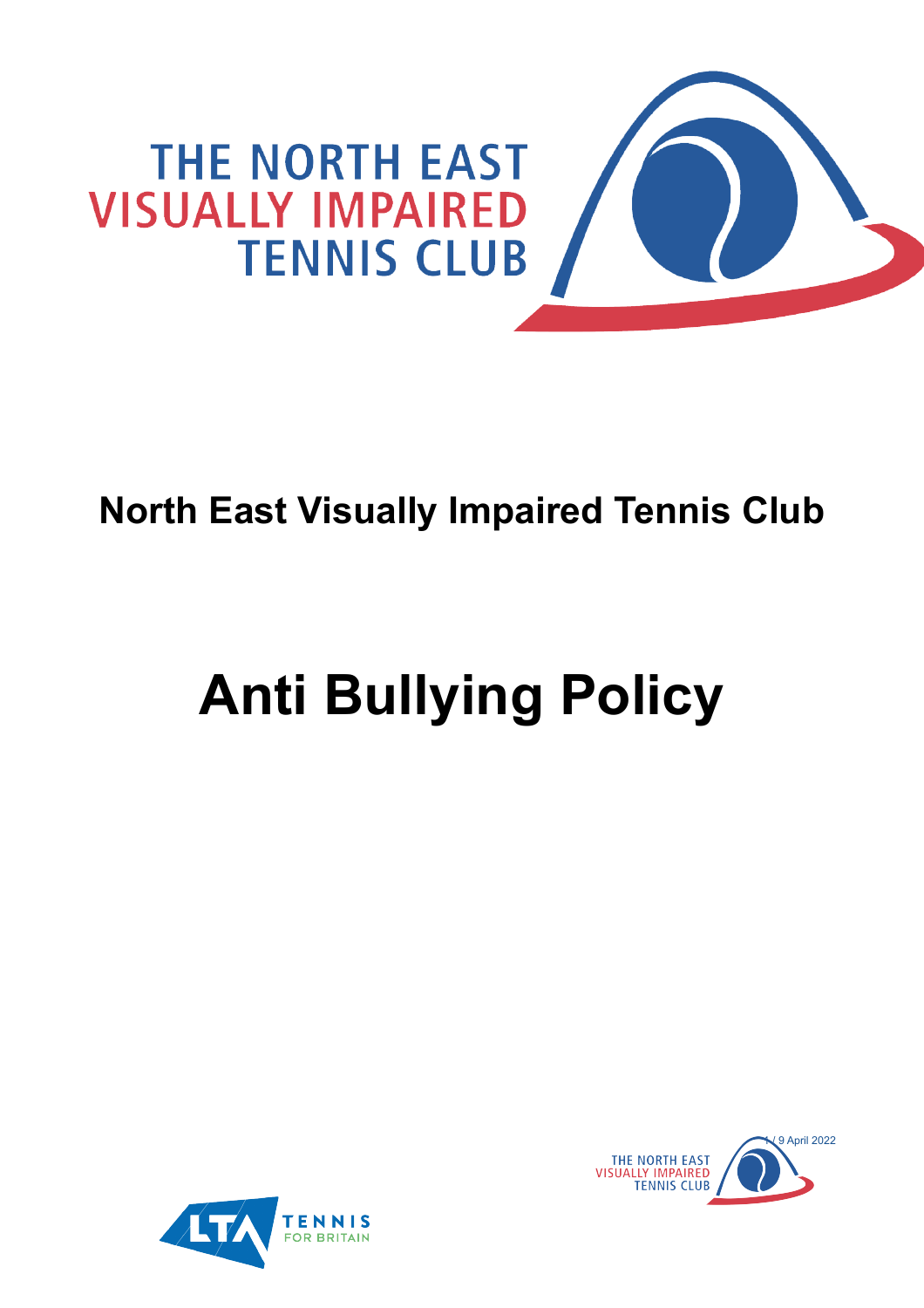### ANTI-BULLYING POLICY

**The North East Visually Impaired Tennis Club** strives to ensure that all children (anyone under 18) and adults at risk are safeguarded from abuse and have an enjoyable tennis experience.

Bullying is defined as a range of abusive behaviour that is repeated and intended to hurt someone either physically or emotionally.

This document sets out how to help prevent bullying from happening to all children and adults at risk. It also sets out how to make sure bullying is stopped as soon as possible if it does happen and that those involved receive the support they need. It also provides information to all staff, volunteers, children and their families about what should be done to prevent and deal with bullying.

This policy applies to all staff, coaches, volunteers and other adults associated with [club/ county].

#### **We recognise that**

- Bullying causes real distress. It can affect a person's health and development and, at the extreme, can cause significant harm
- All children and adults at risk, regardless of age, disability, gender reassignment, race, religion or belief, sex or sexual orientation, have the right to equal protection from all types of harm or abuse
- Everyone has a role to play in preventing all forms of bullying (including online) and putting a stop to bullying.

#### **We will seek to keep children and adults at risk safe by**

- Recognising that bullying is closely related to how we respect and recognise the value of diversity.
- Recognising our duty of care and responsibility towards safeguarding
- Promoting and implement this anti-bullying policy in addition to our safeguarding policy and procedures
- Ensuring that bullying behaviour is not tolerated or condoned
- Taking action to respond and deal with any reports of bullying towards children
- Encouraging children to play a part in developing and adopting appropriate behaviours
- Making sure our response to incidents of bullying takes into account:
	- o the needs of the person being bullied
	- o the needs of the person displaying bullying behaviour
	- o the needs of others who may be affected
	- o our club/county as a whole

#### **Players, parents, coaches, volunteers and other members of staff will:**

• Encourage individuals to speak out about bullying behaviour and report incidents of bullying behaviour they see to the Welfare Officer / County Safeguarding Officer (or 2 / 9 April 2022



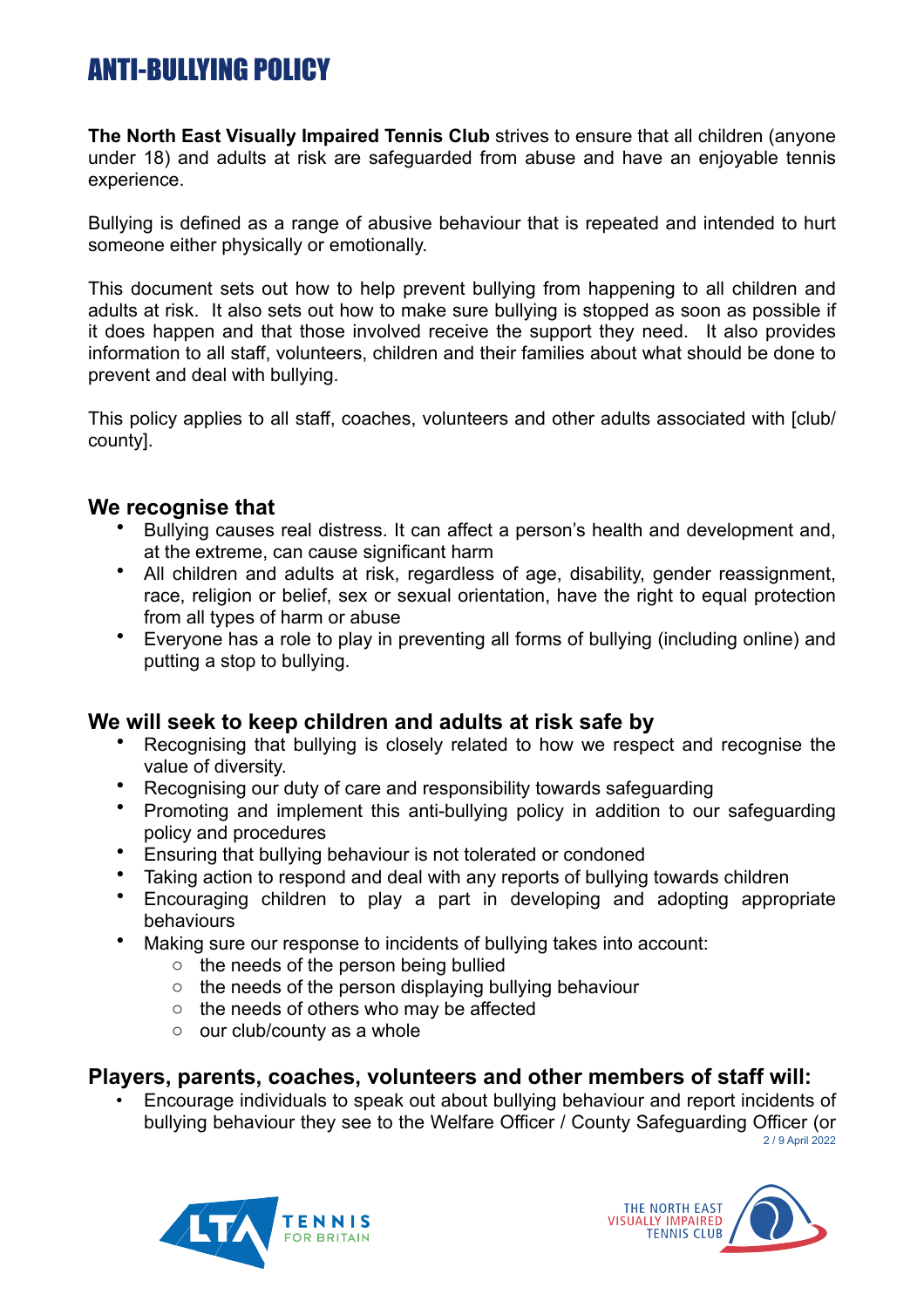suitable alternative county representative, e.g. county coach, tournament organiser etc).

- Respect every child's need for, and right to, a play environment where safety, security, praise, recognition and opportunity for taking responsibility are available
- Respect the feelings and views of others
- Recognise that everyone is important and equal, and that our differences make each of us special and worthy of being valued
- Show appreciation of others by acknowledging individual qualities, contributions and progress
- Ensure safety by having rules and practices carefully explained and displayed for all to see

#### **Supporting children**

- We'll let children know who will listen to and support them
- We'll create an "open door" ethos where children feel confident to talk to an adult about bullying behaviour
- Potential barriers to talking (including those associated with a child's disability or impairment) will be acknowledged and addressed at the outset to enable children to speak out
- Anyone who reports an incident of bullying will be listened to carefully and reports will be taken seriously
- Any reported experience of bullying behaviour will be investigated and will involve listening carefully to all those involved
- Children experiencing bullying behaviour will be supported and helped to uphold their right to play and live in a safe environment
- Those who display bullying behaviour will be supported and encouraged to develop better relationships
- We'll make sure that any sanctions are proportionate and fair

#### **Support to the parents/carers**

- Any experience of bullying behaviour will be discussed with the child's parents or carers
- Parents will be consulted on action to be taken (for both victim and bully)
- Information and advice on coping with bullying will be made available
- Support will be offered to parents, including information from other agencies or support lines

#### **Related policies and procedures**

This policy should be read alongside our club/county policies and procedures, including:

- Safeguarding policy<br>• Diversity and inclusive
- Diversity and inclusion policy
- Code of conduct for staff and volunteers
- Online safety and communication policy
- Photography and filming policy

#### **Useful contacts**

3 / 9 April 2022